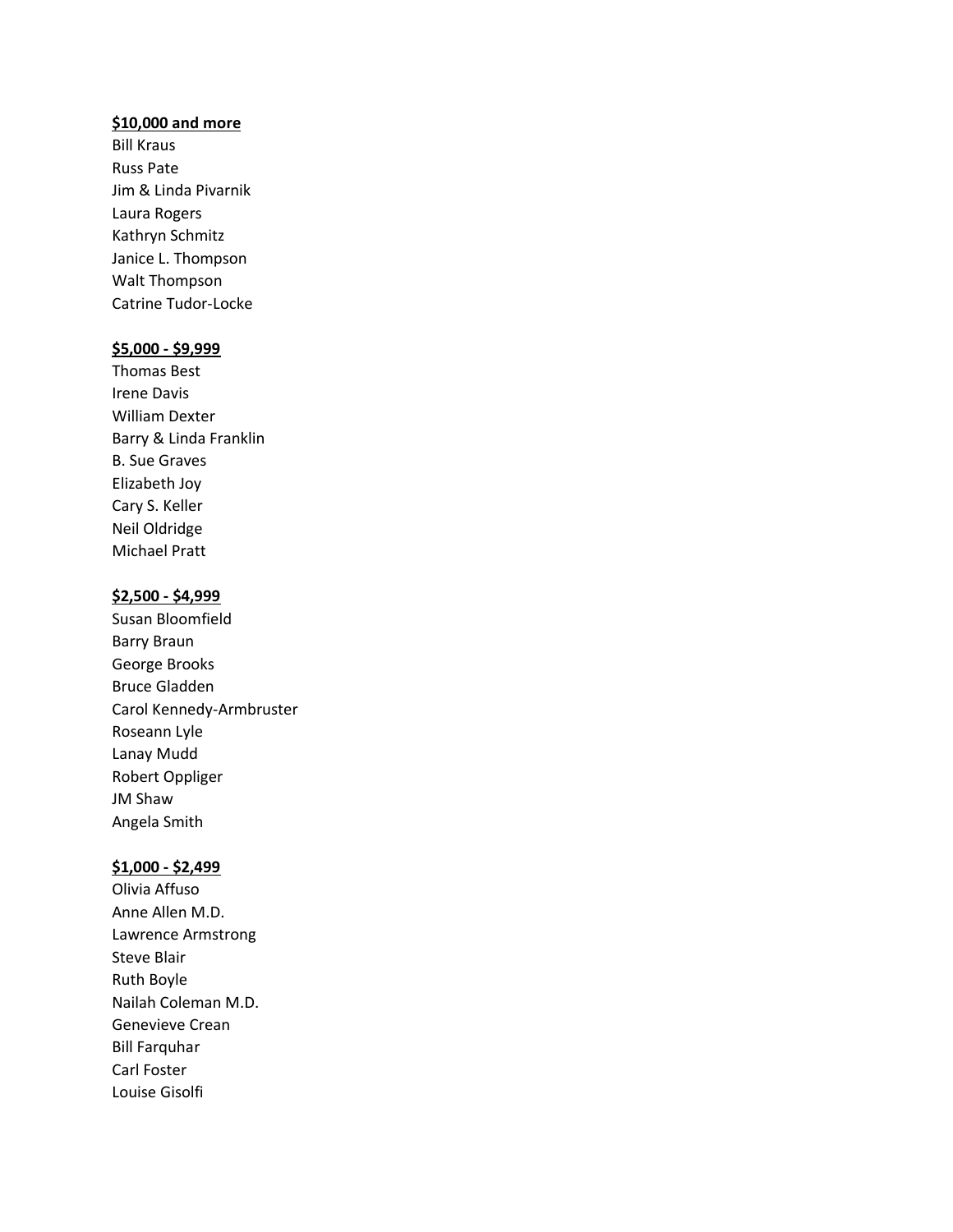Ross Goglia Mark Hutchinson John Jakicic Ollie Jay Robert Johnson Rasesh Kapadia Kristine Karlson, FACSM Frank Katch NiCole & Floyd Keith William Krauss Melinda M. Manore Jason Melnyk Melinda Millard-Stafford Frank Mitchell Scott Montain Scott Paluska Neil Peterson Karin Pfeiffer Elizabeth Protas Stephen Rice Bill Roberts Brad Roy James Sallis Leslie Sansone Marcus Taylor Jennifer Trilk James Whitehead Sara Wilcox Janet Wojcik Zhen Yan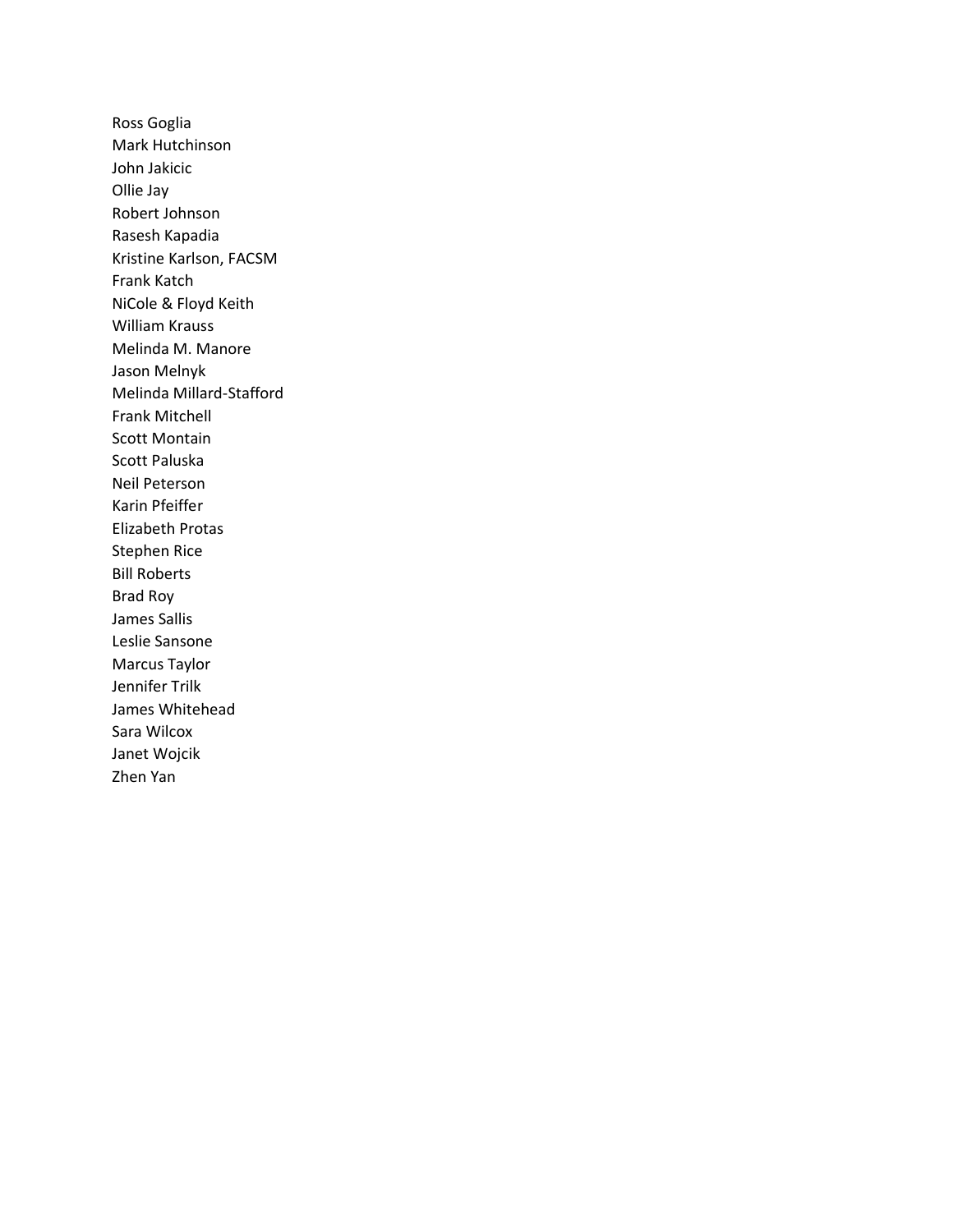#### **\$1 - \$999**

Takashi Abe Irwin Abraham Harry Acuna Rosemary Agostini Mark Albrecht Mona Al-Haddad Sofiya Alhassan Pamela Anderson James Anholm Elizabeth Applegate Gabe Arce Patrick Austin Holly Avendano Robert S. Axtell Wendy Ayers Nathan Bachman Marcas Bamman Lisa Barkley Daheia Barr-Anderson, Ph.D., FACSM David Bassett Rebecca Battista John Bauer Patricia Bauer Michael Beasley Jacob Becker Lisa Beckett Motier Becque Rebecca Bell Kristin Belleson Kristin Belleson Dan Benardot Barbara Bennett Kaylyn Bernard Heather Betz Sandra Billinger Ian Bjerke Cheri Blauwet Jennifer Blevins-McNaughton Frances Boles Michelson Borges Glenn Bosch Ralph Bovard Janelle Braatz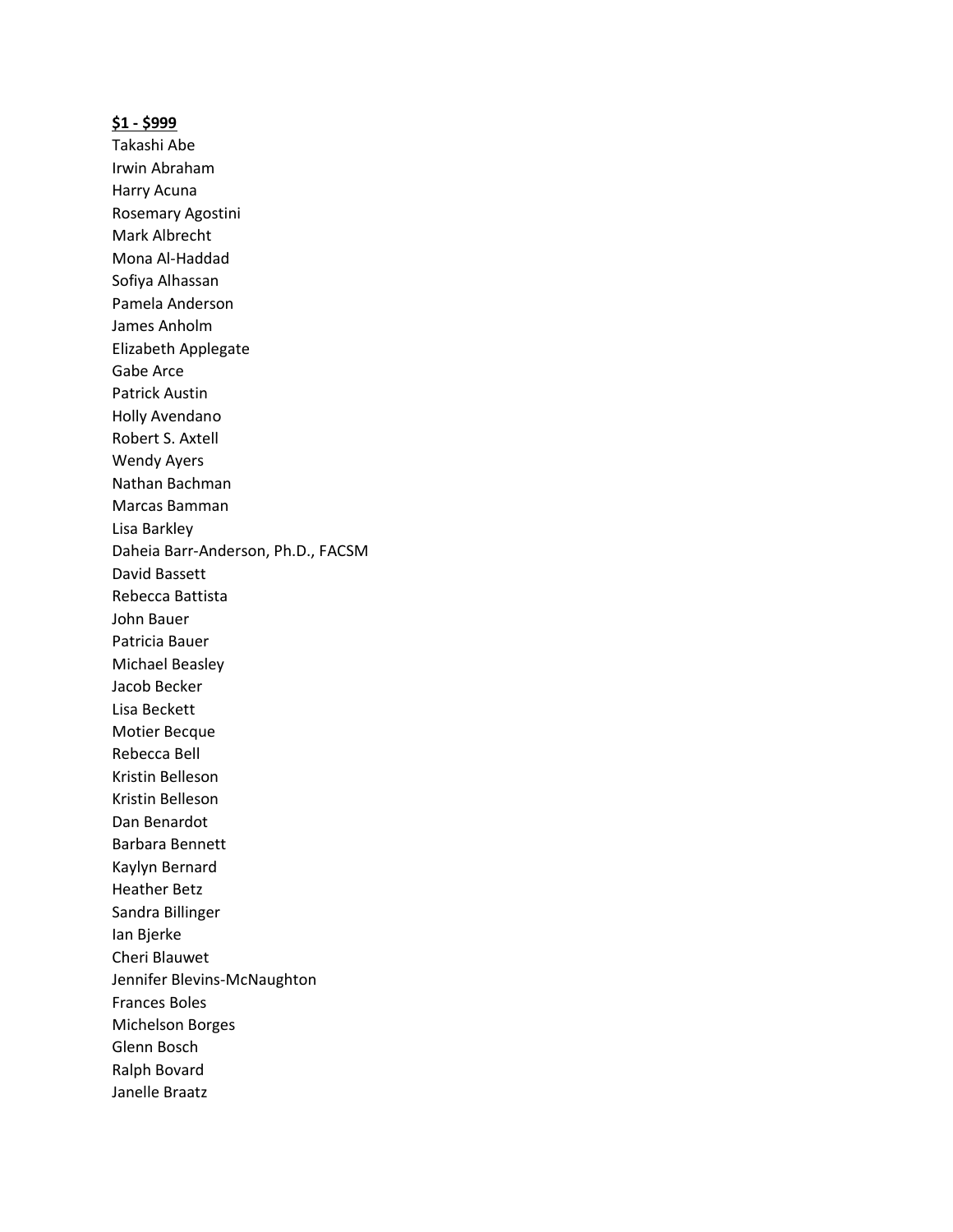Kaitlin Brandon Paul Branks Abigail Bretzin William Briner Chynarri Brooks Sheila Brooks Henare Broughton Nicole Brown Diane Brownholtz Andrew Buskard Eduardo Bustamante Vincent Caiozzo Damien Callahan Tim Calvert Anna Campbell Mindy Caplan Daniel L. Carl Rachel Carlson Martin Carmichael Gregory Cartee Trent Cayot Alejandro Cervantes Heather Chambliss Cindy Chang Stephen Cherniak Seth Childress Donald Christie, Jr. James Churilla Ana Cintron Mary Clark Nancy Clark MS RD CSSD Michelle Clemovich John Codwell Willy Colier Henry Collins Lisa & Lane Colvin Greta Compton Alain Steve Comtois Margaret Conroy Amanda Cook Cristine Cooney Alvaro Cortes Lynette Craft Catherine Cram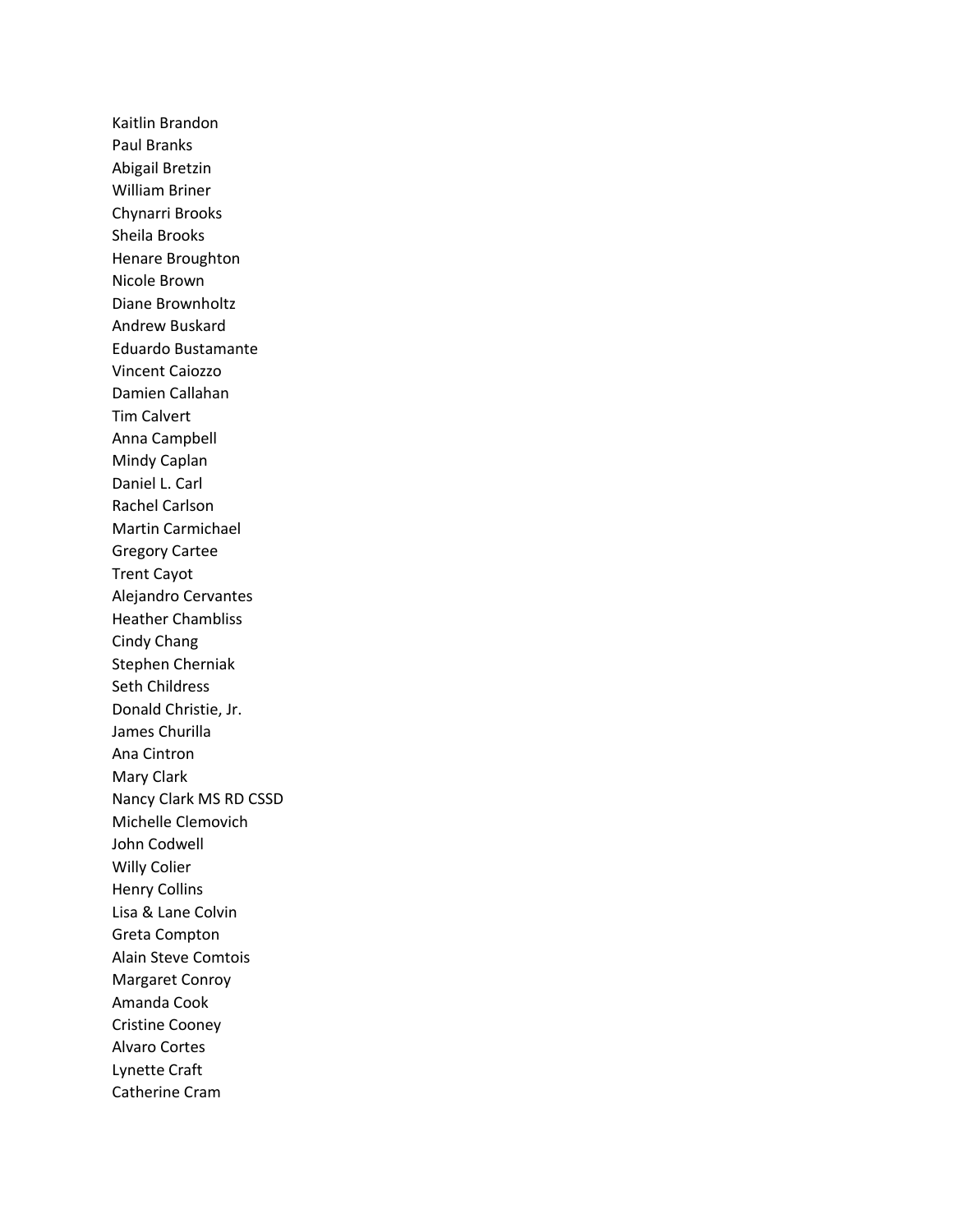Paullette Creel Carlos Crespo Cody Crockett Kevin Crombie Ellen Crook Troy Cross Karen Croteau Gabrielle Crowell Lynn Cunha Anne Czarkowski John D'Andrea Sharon Danoff-Burg Regina Davis Jason DeFreitas Marlene DeMaio Rania Dempsey ESO Department Terry DeWitt Randall Dick Alan Dion Deidre Douglas Andrea Dunn Ronald Dunn Cynthia Duntley John Durocher JoAnn Eickhoff-Shemek, Ph,D,, FACSM Ulf Ekelund John Ellis Anthony Ellis Yoshihiko Endo Karyn Esser Kelly Evenson Katie Feltman Catherine Ferguson Sheryl Finucane Anastasia Fischer Katelyn Fleishman Allison Garnette Fletcher Larry Flowers Monica Forquer Kenneth Forsythe Ceceila Fortune Rebecca Foss Charles Fountaine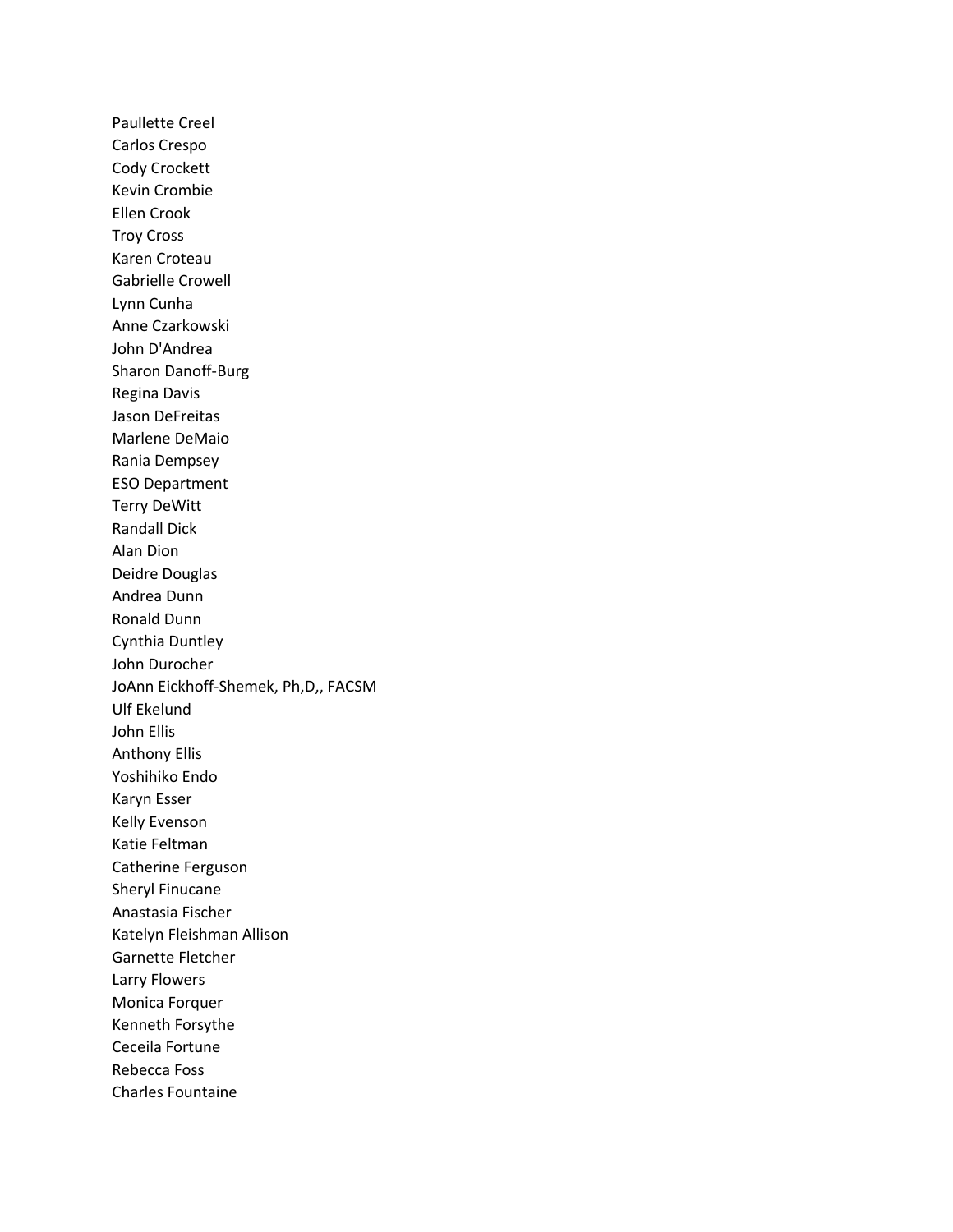Ashley Frank Dwight Gaal Daniel Gagnon Matthew Gammons Robert Garofano Timothy Gavin Sebastian Gehlert Kristen Gerlach Paul Giese Ross Goglia Richard Gonzalez Marci Goolsby Anna Gorczyca Scott Gordon Carolyn Gould Jason Greene Silvio Guerrero Rosas Marie Haggart Ralph Hall M.D. Michael Hanna Peter Hanson Brandon Hardin Tyler Hardman Rebecca Hasson Holly Hastings Disa Hatfield Joanna Hay Kyle Hayes Gregory Heath Kevin Heffernan Susan Helmrich Bill Hennrikus William Herbert Lisa Hernandez Robert Hickner Sue Hilt James Hodgdon Michael Hogan Dawn Hopkins Kathleen Horn David Hostler Warren Howe Monica Hubal Jorge Huerta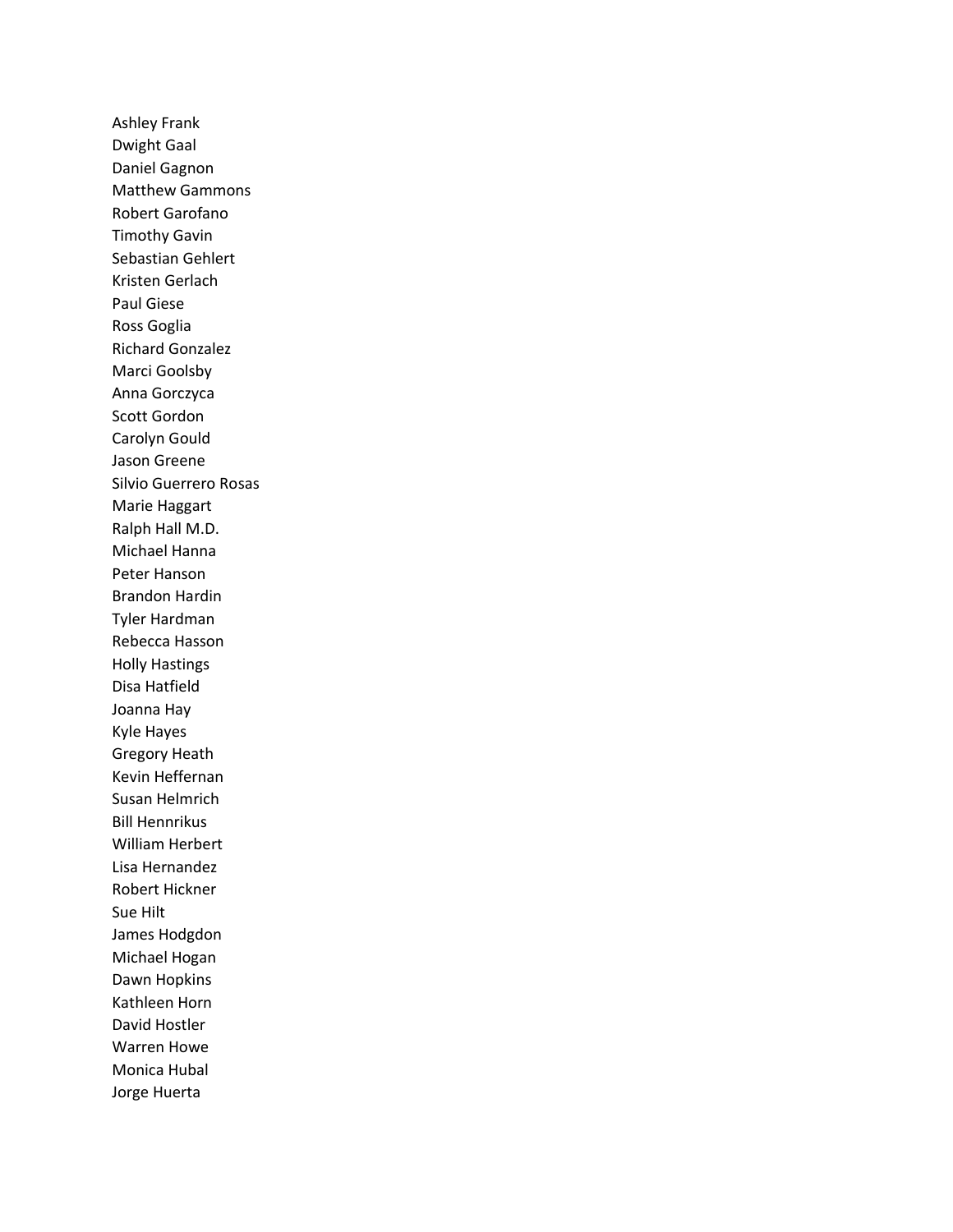Tamerah Hunt Christopher Ingalls Mary Lloyd Ireland Shunji Iwatsuki Brian Jacobs Jason R. Jaggers Matthew Janke Derek Johnson Bruce Jones William Jones Kee Chan Joo Shirit Kamil-Rosenberg Lenny Kaminsky Tom Kane Shawn Kane Grace Kanzawa-Lee Angelica Kapsis Peter Katzmarzyk Mark Kelley Iris Kimura George A. King Peter Kokkinos Karen Kolesar Janice Konier Barbara Konopka Richard Kovacs Karl Kozlowski Andrea Kriska Anne Krug Michele LaBotz G. Patrick Lambert D. Enette Larson-Meyer Tanja Latz-Lessing Maurice Laughlin Gregory Lawson Kathryn Lehman-Connor Donald Lehmann Gary Liguori Ian Lipford Logan Lloyd Kristen Locklear Anne Loucks Mike Lundgren Robert Lutz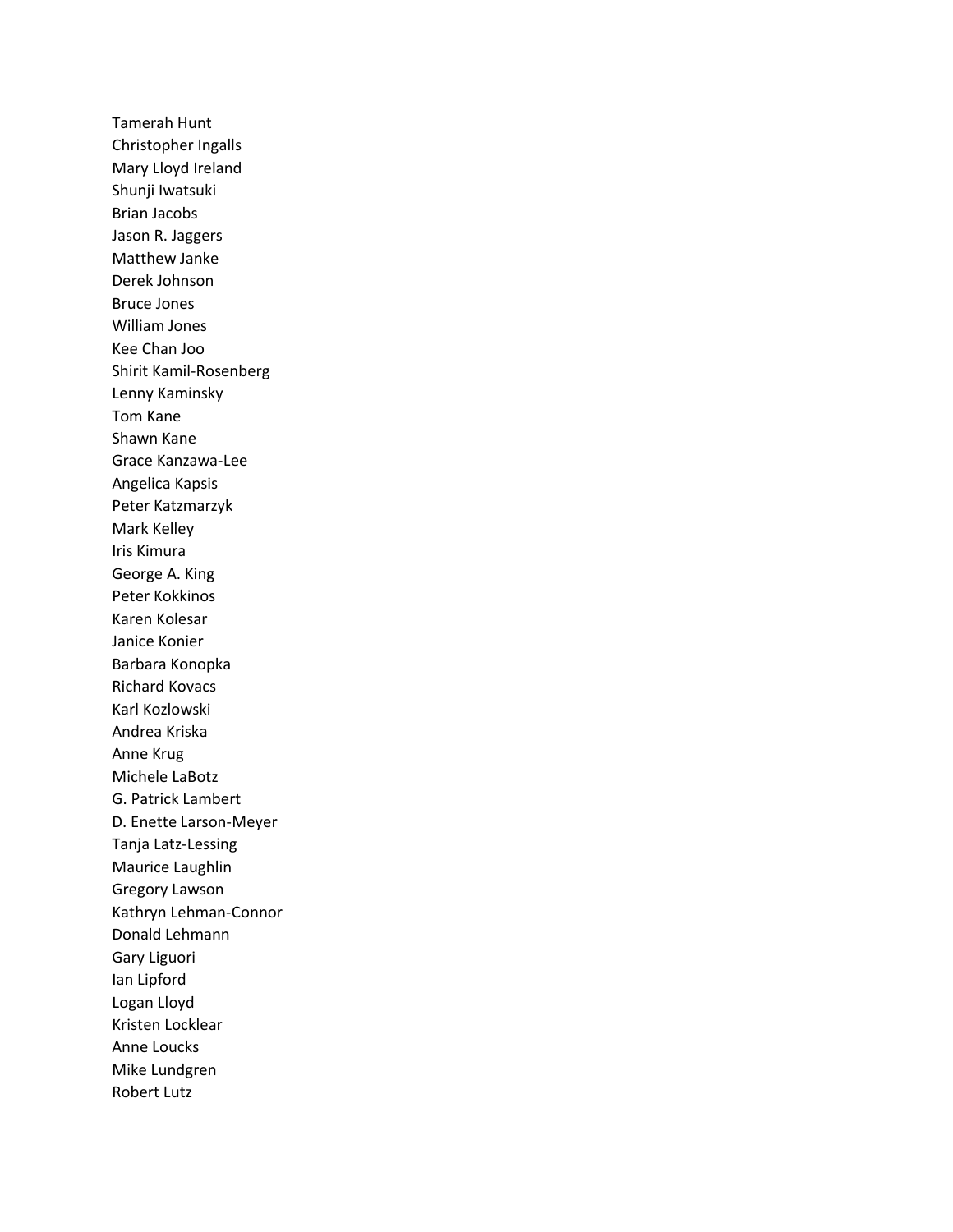Richard MacBeth Matthew Mahar Pramod Mahender David Maletich Asgeir Mamen David Marquez Stacy Martin Christina Master Jason Matuszak Jerry Mayhew Karen McAuliffe Kevin McCully Edward McFarland Maggie McGinnis Madison McKelvey Robert McNamara Reinold McNickle Karim Meleka Patricia Melody Nanna Meyer Mary Miles Lynn Millar Henry Miller John Milton Monique Mokha Alexander Montoye G. Stephen Morris Sara Mosiman Michelle Mottola Carmen Moyer Allyson Mullis Zsolt Murlasits Chris Myers V. George Nagobads Billy Neighbors Francis Neric LaKisha Nickens-Gaither Clayton Nicks Terry Nicola Hirotaka Nishijima Susan O'Connor Kellie Ogden Nancy Palmer-Shevlin George Panzak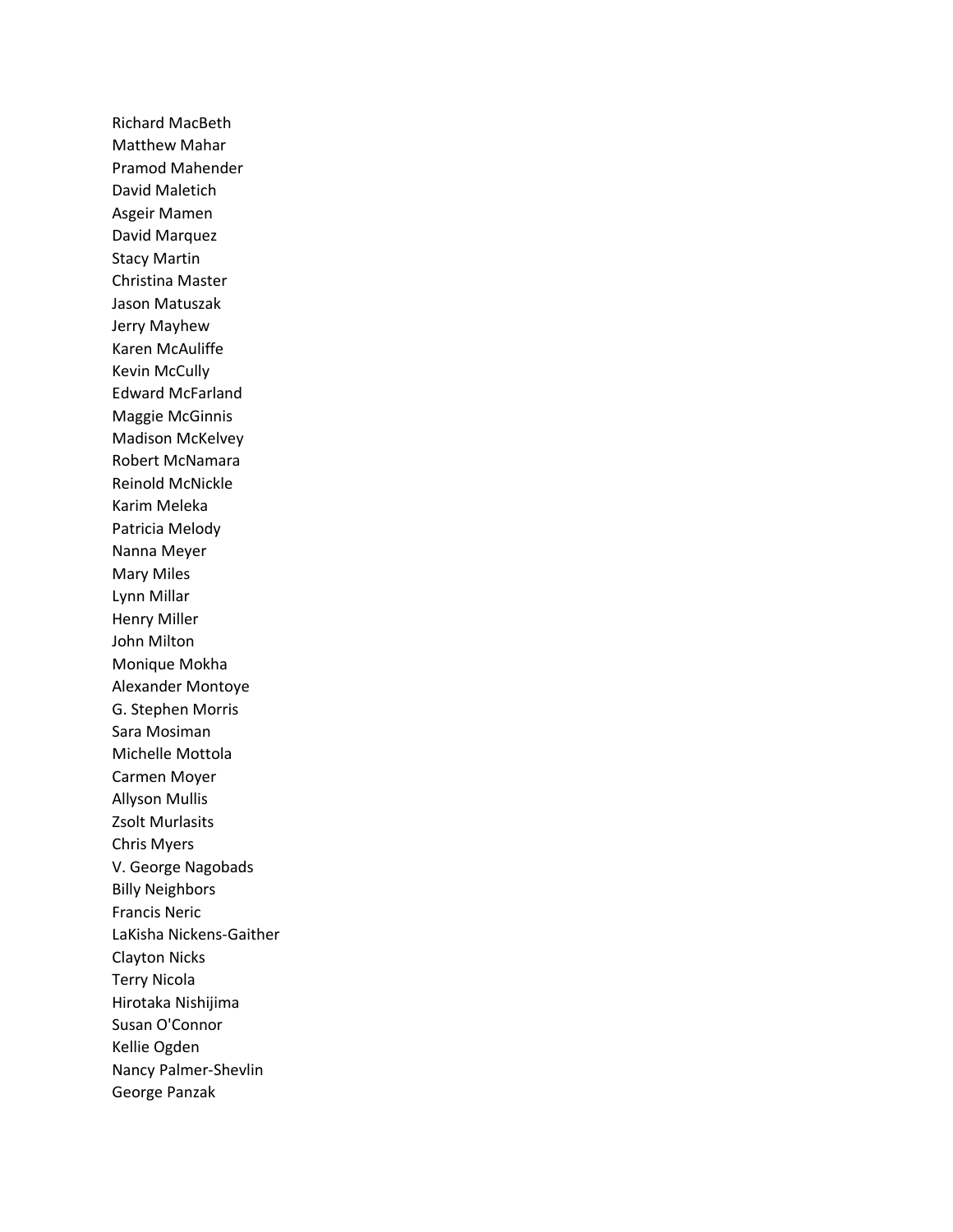Michael Jeffrey Parcon Michael Parker Maureen Pascual Gretchen Patch Madeline Paternostro-Bayles Andrew Pearson Kim Pekala Adam Persky Ziva Petrin Eliza Pierko Lauren Poindexter Anya Pollara David Poole Tolulope Popoola Melanie Poudevigne Elisabetta Prandi George G.A. Pujalte Margot Putukian M.D., FACSM, FAMSSM Quill Consulting Kayla Quinlan Farah Ramirez-Marrero Yasmeen Ramos Marcella Raney Meghan Rath Cristin Rathkopf Eric Rawson Beth Reed Deborah Reichart Lorna Reilly Wendy Repovich Deb Riebe Randolph Roberts Tracey Robinson Nancy Rodriguez Stephanie Rodriguez Jennifer Rogers Renee Rogers Patricia Root Alexander Rosenberg Amerigo Rossi Megan Rothermel Lana Rutledge Abbie Ryan Carolyn Saluti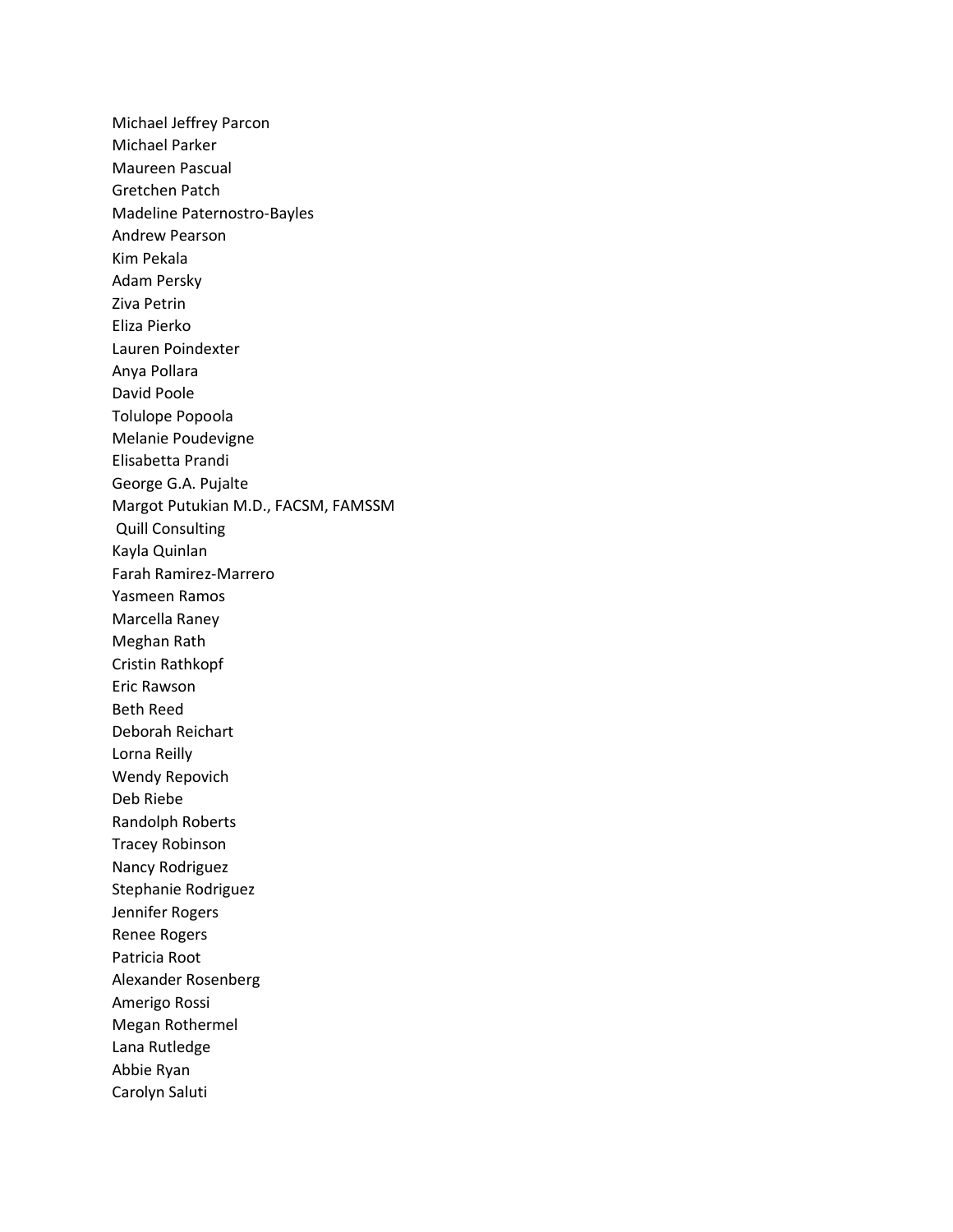Deborah Salvo Bill Sandmeyer William Santiago Susumu S. Sawada BreeAnna Sawyer Chris Sawyer Susan Scheuer Tami Schlieman Melanie Schneider Suzanna Scott Jane Senior Brian Sharkey Dennis Shea Mana Shintani Eric Shumski Jodie Shuster Autumn Simonds Melissa Siple Heidi Skolnik Elizabeth A Smaha Nicholas Smith Jared Smith Caroline Smith Pamela Smith Glenn Staub James Stegeman Lance Stiefel Julie Stoelting Mark Stoutenberg James Strainer Jr. Melanie Stuckey Daniel Stuit Oscar Suman Jorunn Sundgot-Borgen Pamela Swan Beverly Tambe Gerry Tate Sharon Taverno Ross Katrina Taylor Erica Taylor Jill Thein-Nissenbaum Kristen Thomas Dixie Thompson Raymond Thompson